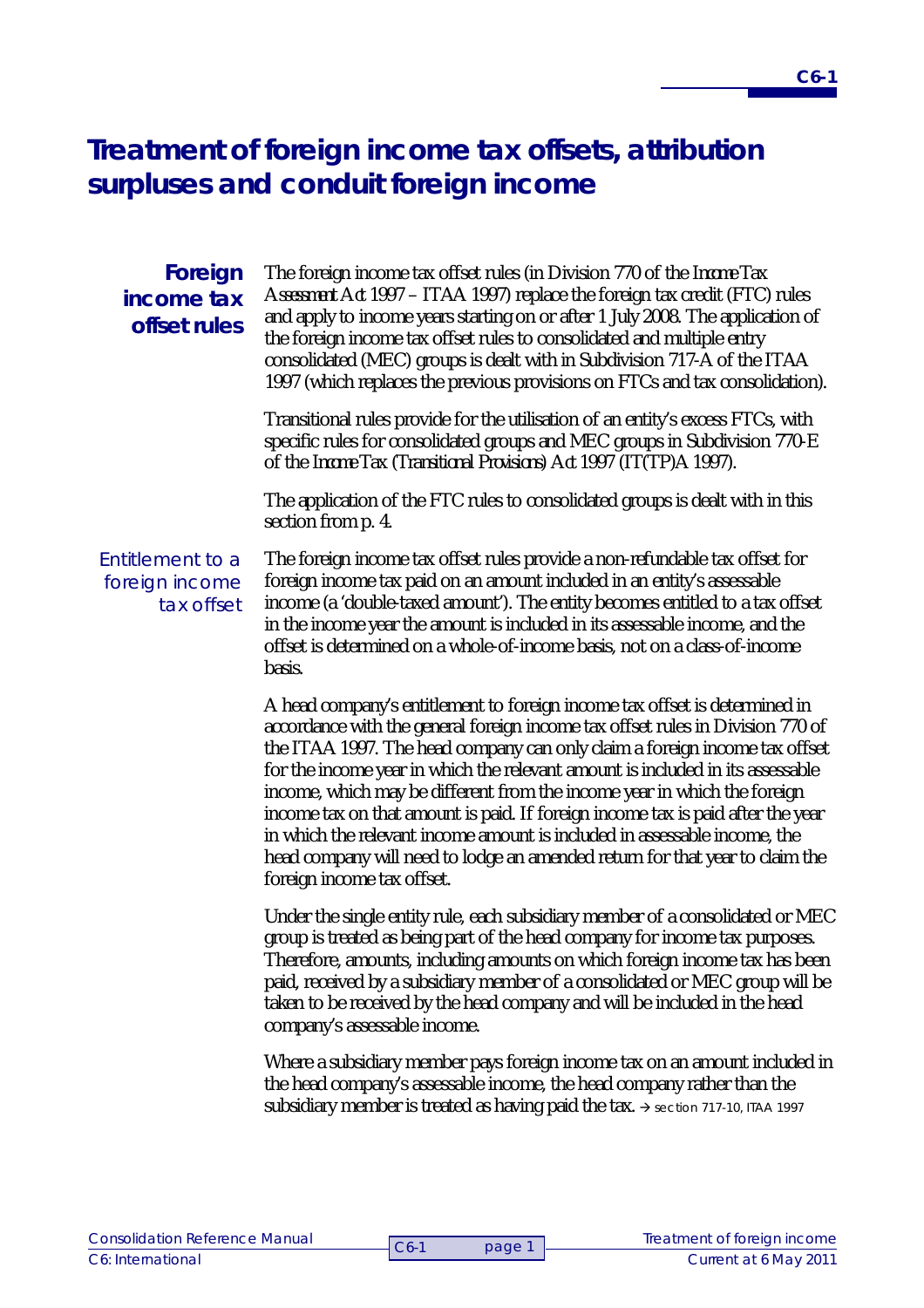Foreign income tax deemed to be paid Foreign income tax is deemed to have been paid by an entity on an amount included in its assessable income where the tax has effectively been paid by another entity in certain circumstances, such as payments by a partnership or trust.

Under subsections 770-130(1) and (2) of the ITAA 1997 and the single entity rule, the head company is treated as having paid foreign income tax on an amount included in its assessable income where the tax has been paid by another entity under an arrangement or under the law relating to the tax.

For example, where a subsidiary member of a consolidated or MEC group is a partner in a partnership that is not a member of the group, and the partnership pays foreign income tax, on behalf of the subsidiary member under an arrangement with it, on an amount part of which is included in the head company's assessable income, the head company will be deemed to have paid the tax. The application of the deeming rule and the single entity rule allows the head company to claim a foreign income tax offset.

An entity is also deemed to have paid foreign income tax where it is presently entitled to a share of trust income that is attributable to income received by the trust on which foreign income tax has already been paid  $\rightarrow$  Subsections 770-130(1) & (3), ITAA 1997. This rule applies in conjunction with section 6B of the ITAA 1936, which ensures that the character and source of income that flows through a trust is retained when received by a beneficiary. When applied together with the single entity rule, these rules ensure the head company is deemed to have paid the foreign income tax on an amount included in its assessable income where a subsidiary member is a beneficiary of a trust and the trust is not part of the consolidated or MEC group.

'Calculating the foreign income tax offset', C6-2-130

Using precommencement excess foreign income tax

Excess FTCs from the five income years before the commencement of the foreign income tax offset rules are converted to pre-commencement excess foreign income tax.

At the commencement of the new foreign income tax offset rules, the head company of a consolidated or MEC group amalgamates and converts existing excess FTCs from the previous five income years into a classless bundle of pre-commencement excess foreign income tax. There is no requirement to maintain the four classes of assessable foreign income, as required under the previous FTC rules.

Subject to the transitional rules  $(2)$  p. 3 of this section), pre-commencement excess foreign income tax can be used for up to five years from the commencement of the new regime to top up the amount of foreign income tax paid if there is a foreign income tax shortfall (that is, where the foreign income tax paid is less than the foreign income tax offset limit).  $\rightarrow$  section 770-230, IT(TP)A 1997

The foreign income tax offset limit is calculated as the amount of Australian tax payable on the double-taxed amounts and other assessable income that does not have an Australian source. Alternatively, the taxpayer can elect to use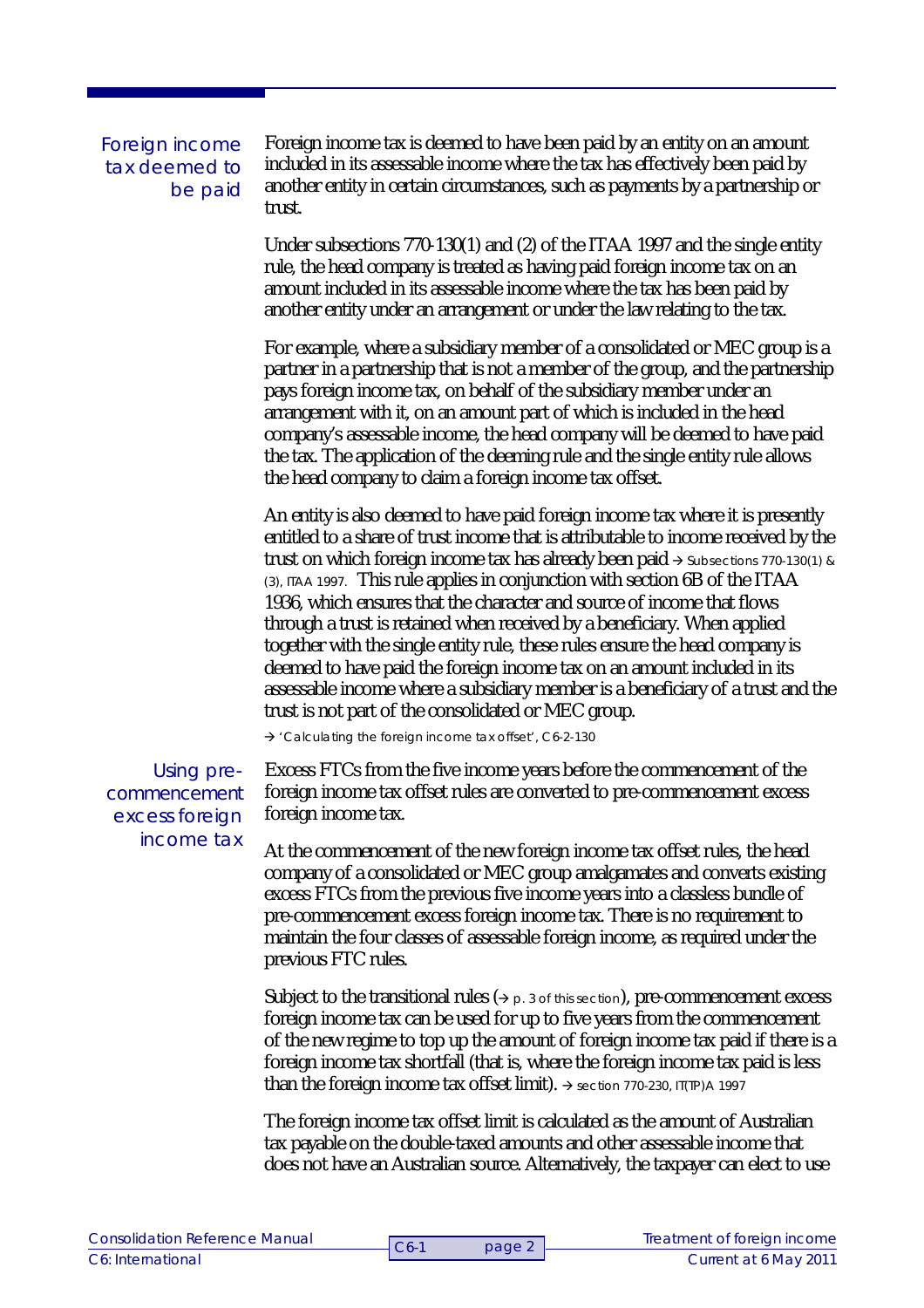\$1,000 (the *de minimis* rule) as the foreign tax offset limit.  $\rightarrow$  section 770-75, ITAA 1997

Where a head company has a foreign income tax shortfall, it can increase the foreign income tax paid up to the foreign income tax offset limit by using any pre-commencement excess foreign income tax it has or that has been transferred to it from a joining entity, subject to the transitional rules.  $\rightarrow$  section 770-230, IT(TP)A 1997

Where the foreign income tax paid exceeds the foreign income tax offset limit, the excess foreign income tax cannot be carried forward to a subsequent year or transferred.

 $\rightarrow$  Subdivision 770-D, IT(TP)A 1997

Transitional rules (in Subdivision 770-E of the IT(TP) Act 1997) allow a joining entity to transfer pre-commencement excess foreign income tax to the head company at the joining time. The rules apply in the same way to MEC groups and consolidated groups.  $\rightarrow$  Subdivision 770-E, IT(TP) Act 1997 Transitional rules

> These transitional rules substantially replicate the previous FTC rules on the transfer of excess FTCs to the head company at the joining time (previously in Subdivision 717-A of the ITAA 1997).

> Once an entity joins a consolidated or MEC group, the entity's precommencement excess foreign income tax is effectively transferred to the head company. The pre-commencement excess foreign income tax transferred from the joining entity is pooled with any other pre-commencement excess foreign income tax of the head company and any other subsidiary members.  $\rightarrow$  section 770-290, IT(TP)A 1997

There is a five year limit on the utilisation of pre-commencement excess foreign income tax by the head company, and the pre-commencement excess foreign tax in the pool must be separately identified according to the income years in which it arose. The head company can apply pre-commencement excess foreign income tax transferred from a joining entity in an income year starting on or after joining time.

The worked example 'Foreign income tax offset – transitional rules'  $(3.62 \times 10^{-10})$ shows how the pre-commencement excess foreign income tax is transferred to the head company of the group and subsequently used.

Joining a consolidated group

An entity that joins a consolidated or MEC group part way through an income year is entitled to a foreign income tax offset for foreign income tax paid on an amount included in its assessable income for the non-membership period before it joined the group.

A joining entity can use its pre-commencement excess foreign income tax where it has a foreign income tax shortfall in the non-membership period. It can also transfer unutilised pre-commencement excess foreign income tax to the head company at the joining time.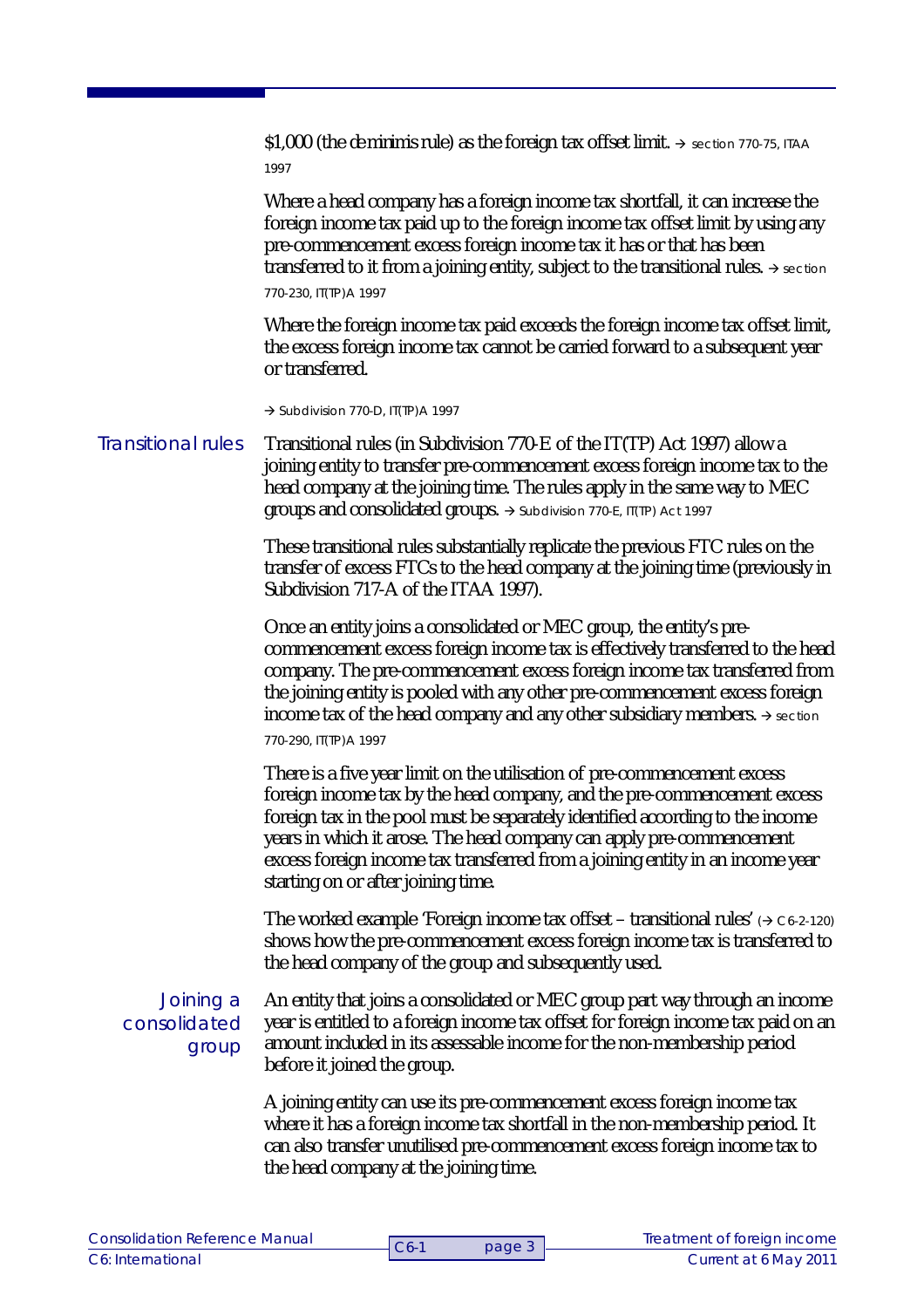If the foreign income tax paid by the joining entity exceeds the foreign tax offset limit in the non-membership period, the excess foreign income tax paid cannot be transferred to the head company.

## Leaving a consolidated group

An entity that leaves a consolidated group is not entitled to any precommencement excess foreign income tax it had before joining the group, or that arose in the group while it was a subsidiary member.  $\rightarrow$  section 770-305, IT(TP) A 1997

The head company is entitled to an offset for foreign income tax paid by a leaving entity after it leaves the group on an amount included in the head company's assessable income.

Period to lodge amendments extended

To ensure an entity can claim an offset for foreign income tax paid after the year in which the amount on which the tax has been paid is included in its assessable income, section 770-190 of the ITAA 1997 modifies the usual amendment period to allow an amendment to be lodged within four years of the time the foreign income tax is paid. The amendment to claim the offset is made to the assessment for the income year in which the double-taxed amount was included in assessable income.

**Foreign tax credit rules (pre 1 July 2008)**

The FTC rules were replaced by the foreign income tax offset rules from 1 July 2008, subject to the transitional provisions.

Under the single entity rule, the head company of a consolidated group is assessed on the foreign income of all members of the group. Previously, the head company could claim an FTC against Australian tax payable on this income – using its own FTCs, FTCs of subsidiary members and excess FTCs transferred into the group from joining entities.

On consolidation, the excess FTCs of entities joining or forming a consolidated group were transferred to the head company. The excess FTCs were then pooled by the head company according to class of income and the income year in which they arose.

The head company generally could not use the excess FTCs of a subsidiary member until the end of the head company's income year following the one in which the member joined the group, unless the joining time was at the start of the head company's income year.

There were special rules for the transfer of excess FTCs where the income year of the joining entity ended before that of the head company – that is, where the joining entity was an early balancer relative to the head company.

The worked example 'Pooling of excess foreign tax credits'  $\rightarrow$   $C6-2-110$ ) shows how the excess FTCs of a joining entity were transferred to and used by the head company.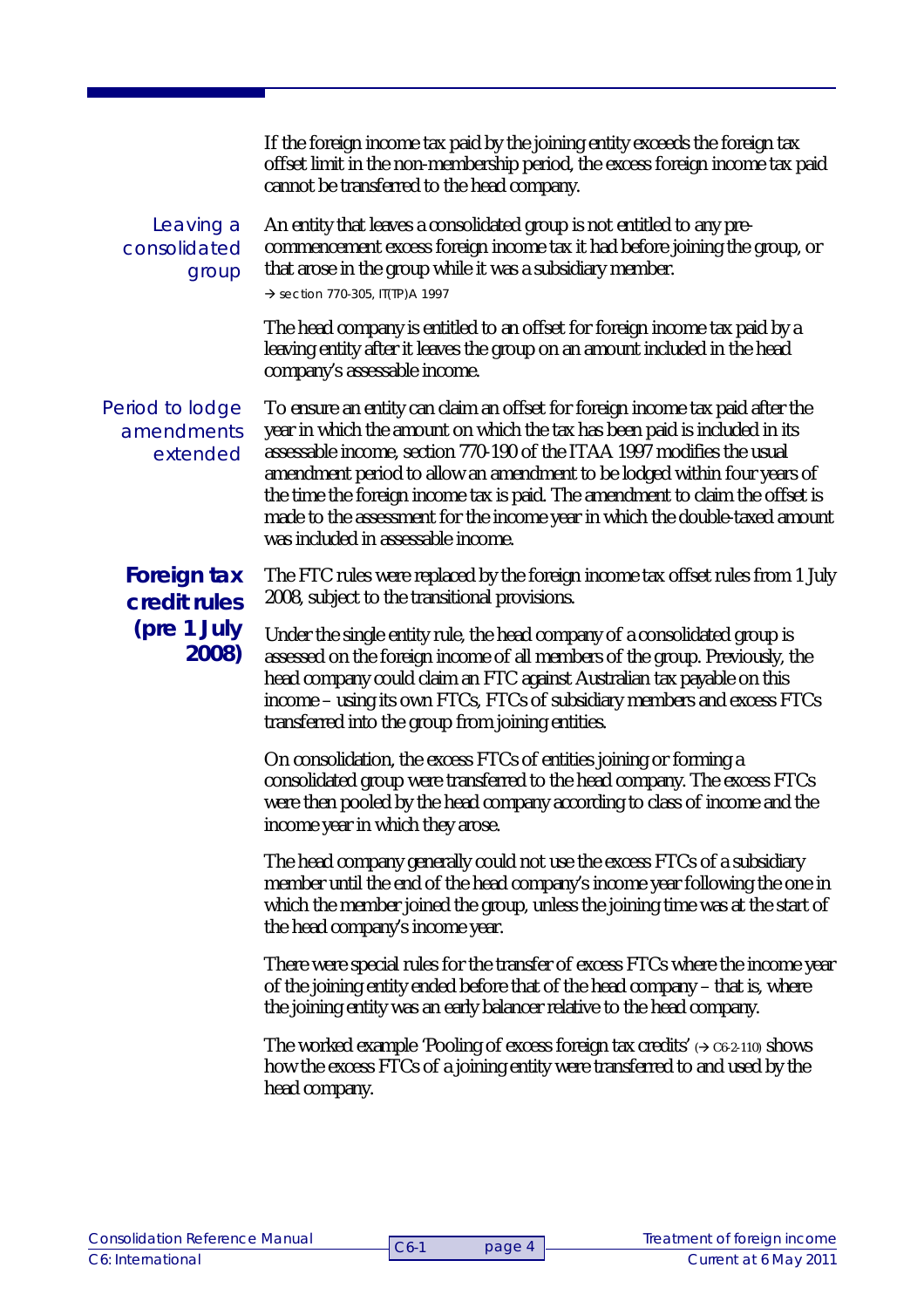Section 160AF of the ITAA 1936 allowed an FTC to be claimed only by the entity that paid and was personally liable for the foreign tax. To ensure a head company could claim an FTC against Australian tax payable on a consolidated group's foreign income, the head company was deemed to have paid and been personally liable for the foreign tax on that foreign income rather than the subsidiary member. This also applied to foreign tax on certain overseas film income under Part III, Division 18A of the ITAA 1936 and certain shipping income under Division 18B. Where the head company was assessed on foreign income, it could use its own FTCs, FTCs of subsidiary members and excess FTCs transferred into the group from joining entities. This applied even if the entity that paid the foreign tax was no longer a member of the group or if the foreign tax was paid by an entity after it left the group. However, if an entity was assessed on foreign income before joining the group but paid the foreign tax afterwards, the entity was still entitled to the FTC to offset the Australian tax payable by it on the foreign income. Once transferred, FTCs were effectively pooled according to class of income and the year in which the credits arose. Any excess FTCs held by or arising for the head company (through subsidiary members in the consolidated group) remained with the head company when entities left the group. This was because the head company is the only entity recognised as having paid and been personally liable for the foreign tax that gives rise to the FTCs. The rules for the carry-forward of excess FTCs were contained in section 160AFE of the ITAA 1936. Before its amendment<sup>1</sup> this section (the old section 160AFE) allowed: • the carry-forward of excess foreign tax paid over the Australian tax payable on foreign income for up to five years (excess FTCs from the earliest year must be used first), and the transfer of excess FTCs between companies that have been members of the same wholly-owned group for the whole of an income year, subject to certain conditions. The amended section 160AFE (the new section 160AFE) continued to allow all taxpayers to carry-forward excess FTCs for five years, but removed the provisions allowing transfer of excess FTCs between companies in a whollyowned group. Subject to certain variations and exceptions to its application in the transitional period, the new section 160AFE applied to any income years and any nonmembership periods starting after 30 June 2003. This basic rule applied to an entity whether or not it was a member of a consolidated or MEC group, either Claiming FTCs Transfer and carry-forward of **FTCs** 

as a head company or as a subsidiary member, and irrespective of whether the entity had a substituted accounting period (SAP). The old section 160AFE

<sup>1</sup> Section 160AFE was amended by Schedule 10 of the *New Business Tax System (Consolidation, Value Shifting, Demergers and Other Measures) Act 2002* (No. 90 of 2002).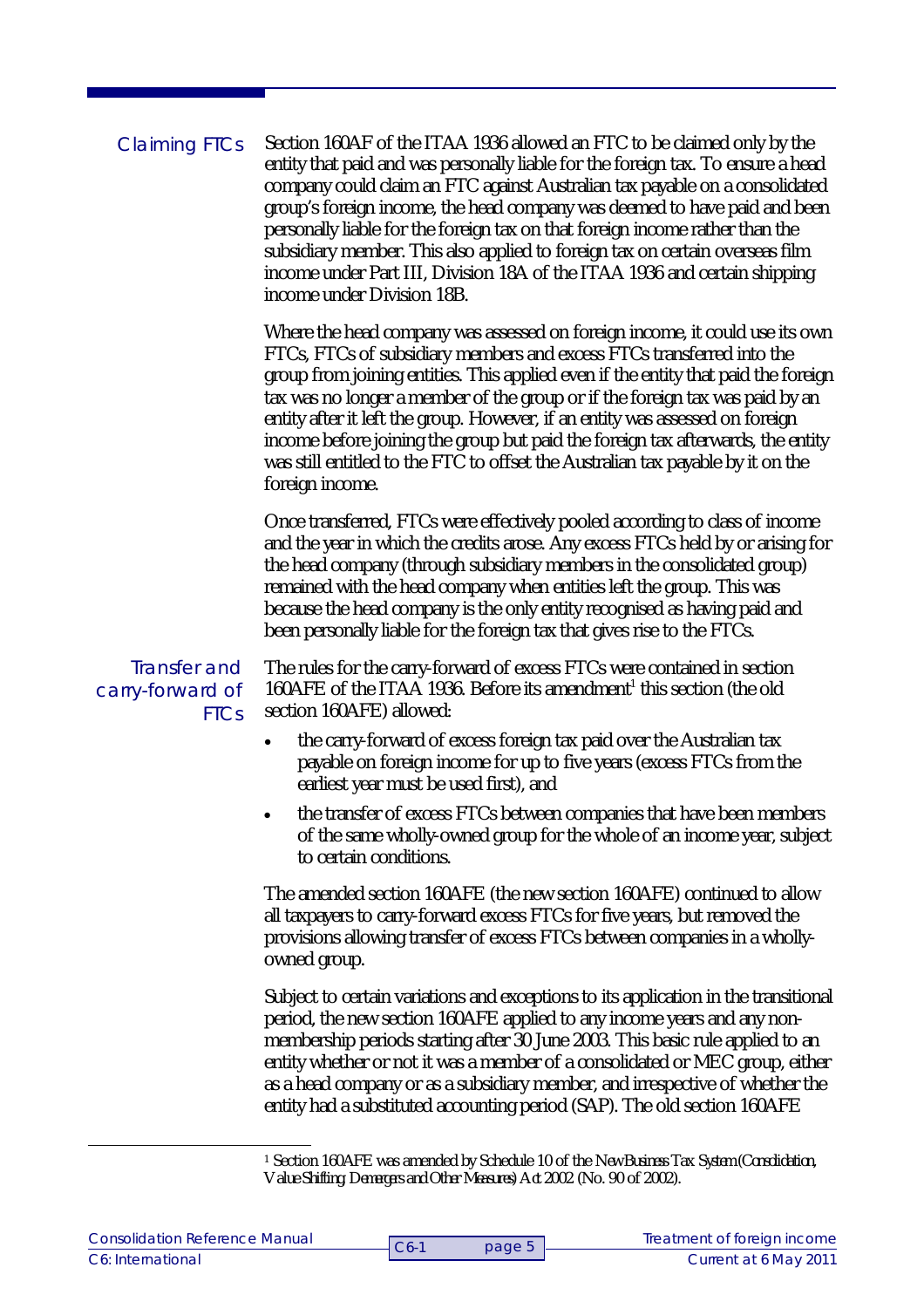continued to operate until 30 June 2003 or until the time the new section 160AFE applied. Where an entity with excess FTCs became a subsidiary member of a consolidated group, the excess FTCs were effectively transferred to the head company of that group. This was done by deeming the head company to have held the excess FTCs (referred to as transfer credits) rather than the subsidiary member. Once transferred, the excess FTCs remained with the head company. The head company could not use the excess FTCs of a subsidiary entity until the end of the head company's income year following the one in which the entity joined the group, unless the transitional rule applied. This was the case whether or not the entity was still a member of the group at that time. Where an entity was not currently a member of a consolidated group, it was entitled to any excess FTCs that arose under section 160AFE during that time. However, where the excess FTCs had been transferred to the head company of a consolidated group because the entity had joined the group, the entity relinquished any future entitlement to those excess FTCs in later nonmembership periods or when it joined another group. If an entity is a subsidiary member of a consolidated group for part but not all of an income year, and there are one or more periods in that year where it is not a member of any consolidated group, each period is referred to as a nonmembership period. This period is treated as if it were an income year.  $\rightarrow$  former section 701-30, IT(TP) A 1997 Where a joining entity had a non-membership period and foreign income was included in its assessable income for that period, the entity could claim an FTC on any foreign tax it paid on that foreign income (even if it paid the tax after joining the group). The entity could also use any excess FTCs to which it was entitled (that is, FTCs that were not previously transferred to a head company), subject to the rules in section 160AFE. Any remaining excess FTCs were then transferred to the head company of the group it joined. If an entity left a consolidated group part-way through an income year and Joining part-way through an income year

foreign income was included in its assessable income, the leaving entity was entitled to claim an FTC only for the foreign tax paid on that foreign income. It could not claim a credit for excess FTCs of earlier income years or nonmembership periods because those FTCs remained with the head company of the group the entity was leaving.  $\rightarrow$  section 717-30, ITAA 1997

page 6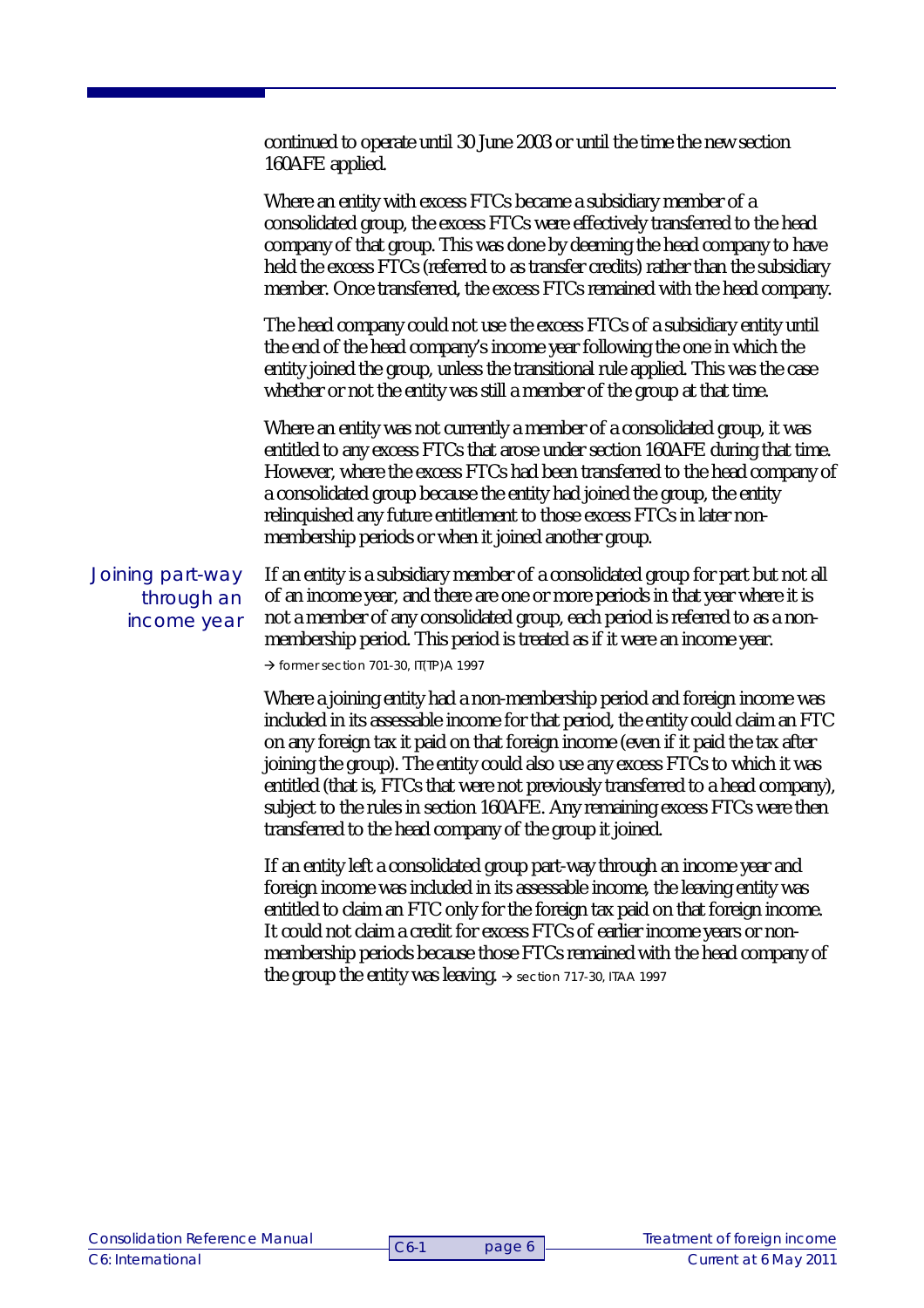## **Attribution surpluses**

## Changes to attributed tax accounts

As part of the changes made under the foreign income tax offset rules, attribution tax accounts are no longer required to track underlying foreign tax paid. Under the foreign income tax offset rules, a resident taxpayer that receives non-assessable non-exempt income, under either section 23AI or 23AK of the ITAA 1936, may be entitled to a foreign income tax offset for the foreign income tax paid on the distribution. A taxpayer with previously attributed income will no longer be entitled to claim a credit for underlying foreign taxes paid on a distribution, and therefore attributed tax accounts are no longer necessary.

The legislative provisions dealing with the attributed tax accounts were repealed on 24 September 2007.

### **Attribution** accounts

The foreign investment fund (FIF) rules were repealed with effect from the 2010-11 income year. Companies with interests in a FIF or foreign life policy (FLP) are no longer subject to the requirements of the attribution rules. Consequently, insofar as this section refers to FIFs and FLPs, it only applies in relation to income years before 2010-11. For the treatment of FIFs and FLPs in later years, see  $\rightarrow$  'FIF income (2010-11 onwards)', p. 12.

In keeping with the single entity principle, in a consolidated group only the head company is able to operate attribution accounts for the purposes of the controlled foreign company (CFC) and FIF provisions. The pre-consolidation surpluses of such accounts are transferred to the head company.

This section explains the rules for:

- dealing with attribution accounts at entry and exit, and
- calculating the appropriate amount of FIF income that should be assessed to an entity that joins or leaves a consolidated group with an interest in a FIF in order to determine the surplus to be transferred.

The worked example 'Transfer of attribution surpluses'  $(2.662 \cdot 210)$  shows how attribution account surpluses relating to interests in CFCs, FIFs and FLPs are transferred from a joining company to a head company at the joining time and from a head company to a leaving company at the leaving time.

## Transfer of surpluses

These rules apply to surpluses in attribution accounts, attributed tax accounts, FIF attribution accounts and FIF attributed tax accounts – collectively referred to here as 'attribution accounts'.

## **At entry**

A company that becomes a subsidiary member of a consolidated group may hold interests in a CFC, FIF or FLP. If the balance of any relevant attribution account kept by that company is in surplus immediately before the joining time, the surplus is transferred to the head company of that group.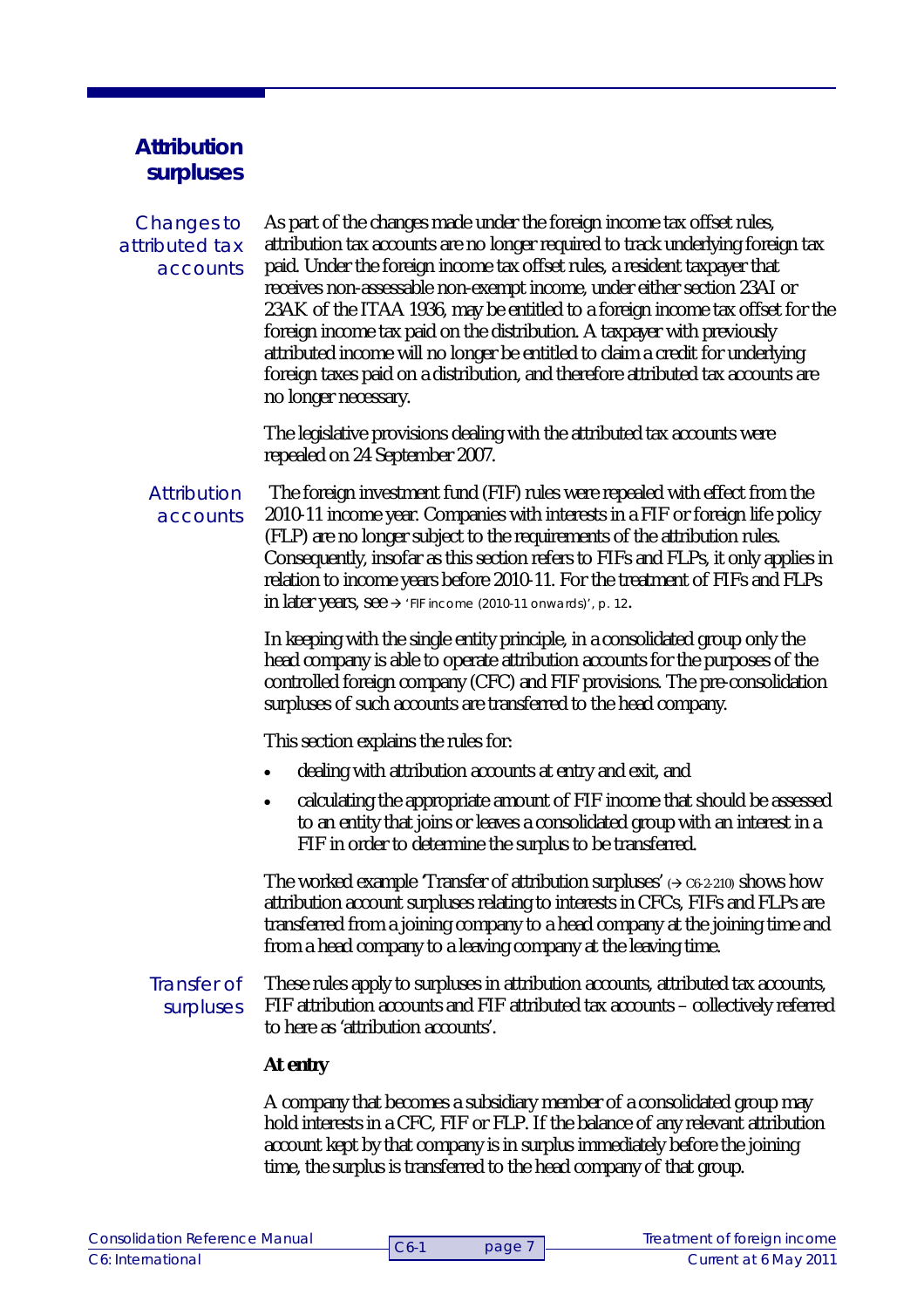This ensures that distributions from CFCs, FIFs and FLPs are not taxed to the head company where the joining company has already been taxed on the attributed income.

A surplus is transferred from the joining company to the head company in the following way:

- 1. The balance of the joining company's attribution account is calculated immediately before the joining time to determine the amount of the surplus to be transferred (if any).
- 2. At the joining time an attribution account credit equal to the amount of that surplus arises in the attribution account of the head company.
- 3. At the same time, a corresponding and equal attribution account debit arises in the attribution account of the joining company.

After the transfer of surpluses, the attribution accounts of the joining company become inoperative. Any attribution account debits or credits that would have arisen in the attribution accounts kept by the joining company during the time it is a member of the consolidated group will now arise in the attribution accounts kept by the head company.

#### **At exit**

Notes:

When a company leaves a consolidated group it may take with it interests in a CFC, FIF or FLP. Where this happens, the head company transfers to the leaving company a proportion of the attribution account surplus that the head company has in relation to these interests.

The underlying rationale for transferring the surplus on exit is the same as that for transferring attribution account surpluses on entry, and the procedure is effectively a reversal of steps 1 to 3 above. The principal difference, however, is in the amount transferred.

Only a proportion of the head company's attribution account surplus, as it relates to the relevant CFC, FIF or FLP interests, is transferred. The proportion is calculated at the leaving time using the following formula:

Leaving company's attribution account percentage<sup>1</sup> in relation to the attribution account entity<sup>2</sup> at the leaving time

Attribution surplus for the attribution account entity in relation to the head company just before leaving time

Head company's attribution account percentage in relation to the attribution account entity just before the leaving time

 $\overline{\phantom{a}}$  x

- <sup>1</sup> The term 'attribution account percentage' is defined in the ITAA 1936 section 364 for CFCs and section 602 for FIFs.
- <sup>2</sup> An 'attribution account entity' is defined in the ITAA 1936 section 363 for CFCs and section 601 for FIFs.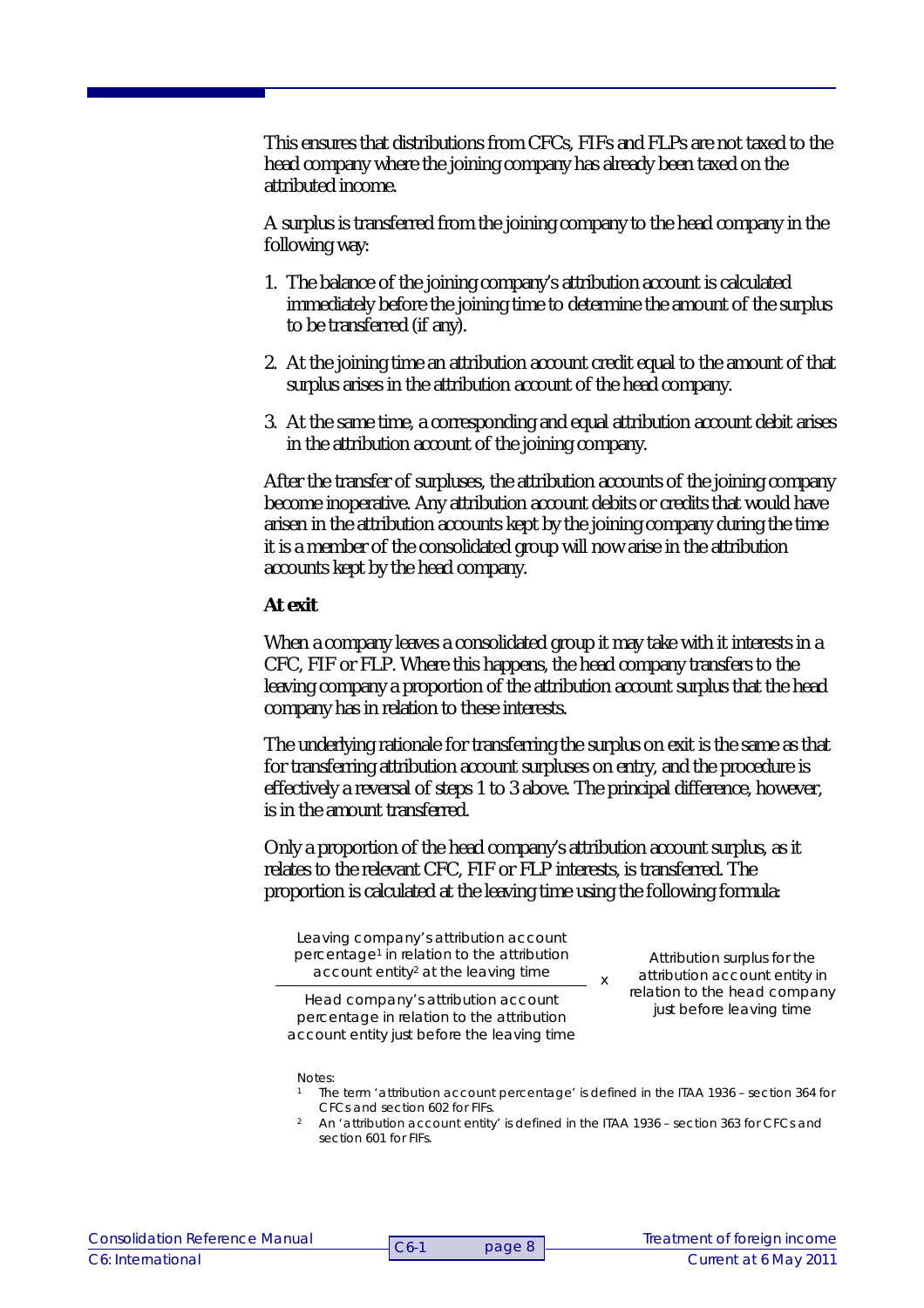Calculation of FIF income before the joining or leaving time

Special rules are required to ensure that the correct amount of FIF income is assessed to the correct taxpayer where a company joins or leaves a consolidated group during the notional accounting period of a FIF. To achieve this, where the FIF's notional accounting period does not actually end at the joining time or leaving time, it is taken to end immediately before the joining or leaving time. These rules are not required for interests held in CFCs (see note).

#### **Note**

#### **Calculation of CFC income**

Under the CFC rules, an attributable taxpayer includes its share of the CFC income for the whole statutory accounting period of the CFC when the statutory accounting period ends in the income year of the taxpayer. If the CFC's statutory accounting period ends in a non-membership period of a company that joins or leaves a group, that company is assessed on its attribution percentage of the whole of the CFC's attributable income for the CFC's statutory accounting period that ended in the company's income year. If the CFC's statutory accounting period ends while the company is a member of a group, the head company is assessed instead on the attributable income for the whole statutory accounting period.

#### **At entry**

If a joining company holds an interest in a FIF at a time immediately before the joining time and the notional accounting period of the FIF actually ends at the joining time, the joining company will calculate the FIF income according to the rules in Part XI of the ITAA 1936. If this is not the case, the notional accounting period of the FIF is taken to end immediately before the joining time and the joining company will need to calculate the FIF income relating to the shortened notional accounting period that ended at that time.

If the FIF income calculation results in an amount being assessable, a credit arises in the joining company's FIF attribution account. If the calculation results in a FIF loss and the FIF attribution account is in surplus, so much of the FIF loss as does not exceed that surplus is allowable as a deduction against the joining company's assessable income for that period. A debit will arise in the joining company's FIF attribution account to the extent of the allowable deduction. Any remaining FIF loss will be inherited by the head company under the entry history rule.

Thus, all possible credits and debits to the FIF attribution account and FIF attributed tax account are made before the surplus (calculated immediately before the joining time) is transferred to the head company.

The head company will have FIF income included in its assessable income from the joining time onwards in accordance with the FIF provisions. This is achieved by the head company being deemed to have acquired the FIF interests at the joining time. The deemed acquisition at the joining time means that the head company will only include in its assessable income an amount of FIF income relating to the period from the joining time until the end of the notional accounting period of the FIF.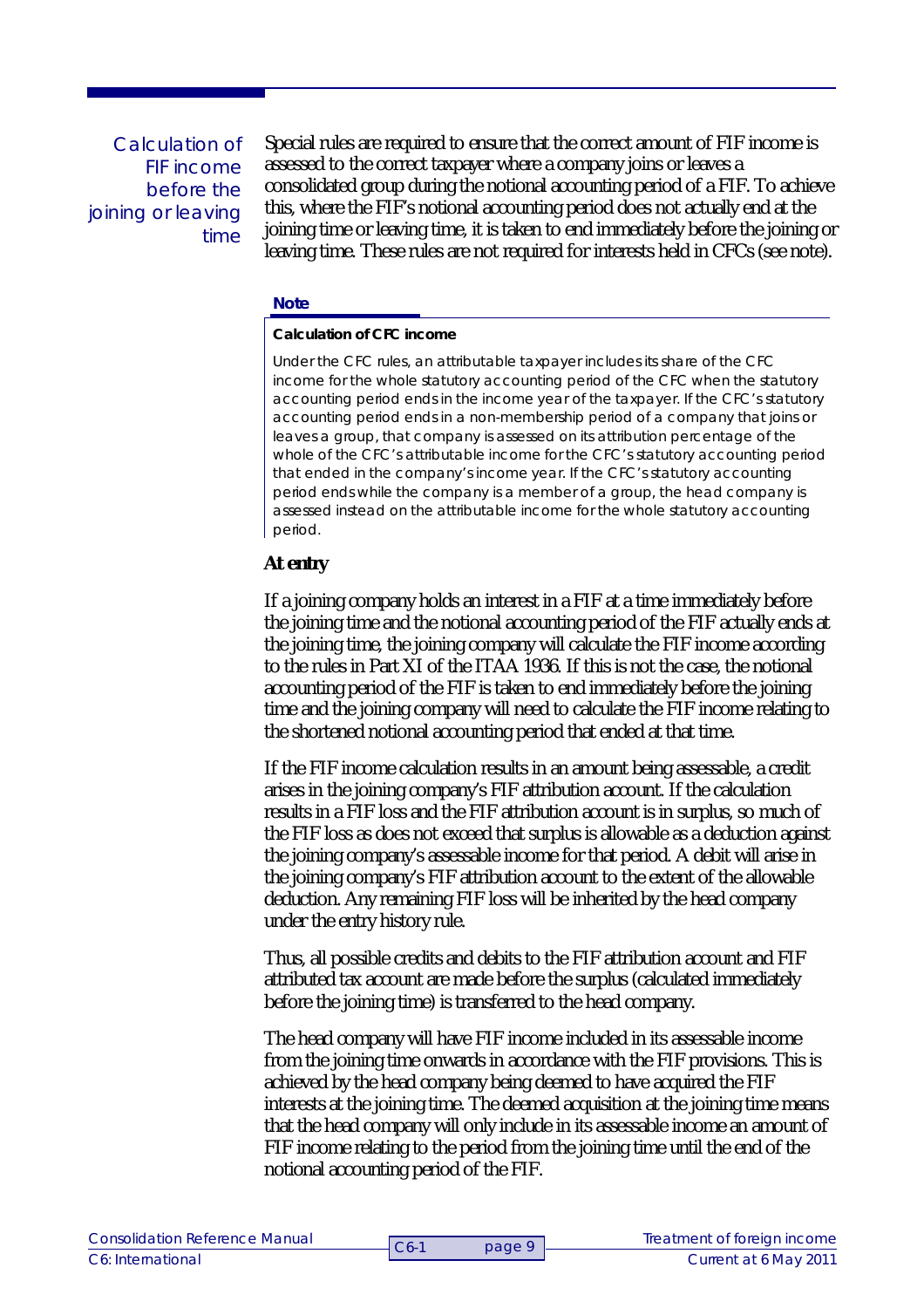**At exit**

When a company leaves a consolidated group taking FIF interests with it, the principles for calculating FIF income are effectively the same as those outlined above but in reverse.

Where the notional accounting period of the FIF is taken to end at the leaving time, the head company determines the FIF income and the FIF attribution and attributed tax account surpluses immediately before the leaving time as though the FIF interest held by the leaving company was held by the head company at the end of its income year. As in the entry case, this calculation is made to determine the FIF income where the notional accounting period of the FIF does not ordinarily end at the leaving time.

The head company will continue to determine the FIF income in relation to the interests in the FIF remaining in the group, from the leaving time until the actual end of that FIF's notional accounting period.

The leaving company will have FIF income included in its assessable income from the leaving time onwards in accordance with the FIF provisions. This is achieved by the leaving company being deemed to have acquired the FIF interests at the leaving time. The deemed acquisition at the leaving time means that the leaving company will only include in its assessable income an amount of FIF income relating to the period from the leaving time until the end of the notional accounting period of the FIF.

**Deferred** attribution credits

An attributable taxpayer joining a consolidated group may have elected to defer the timing of an attribution credit that relates to the attribution of an unrealised gain on assets (a notional gain) where a CFC changes residence from an unlisted country to a listed country. At the joining time, the joining company's deferred attribution credit is made available for the head company to use when the CFC pays a dividend from a gain derived from the actual disposal of an asset. → section 717-227 Schedule 8, New Business Tax System (Consolidation and Other *Measures) Act 2003*

A company that leaves a consolidated group with an interest in a CFC is able to take a proportion of the deferred attribution credit that relates to the attribution account percentage of the attribution account entity. The amount of the deferred attribution credit – referred to as the 'original credit' – is worked out using the following formula:

Leaving company's attribution account percentage in relation to the attribution account entity at the leaving time

**Original** credit

X

Head company's attribution account percentage in relation to the attribution account entity just before the leaving time

The proportion taken by the leaving company reduces the amount of the attribution credit available for the head company to use when the CFC pays a dividend from gains derived from the actual disposal of an asset.

 section 717-262 Schedule 8, *New Business Tax System (Consolidation and Other Measures) Act 2003*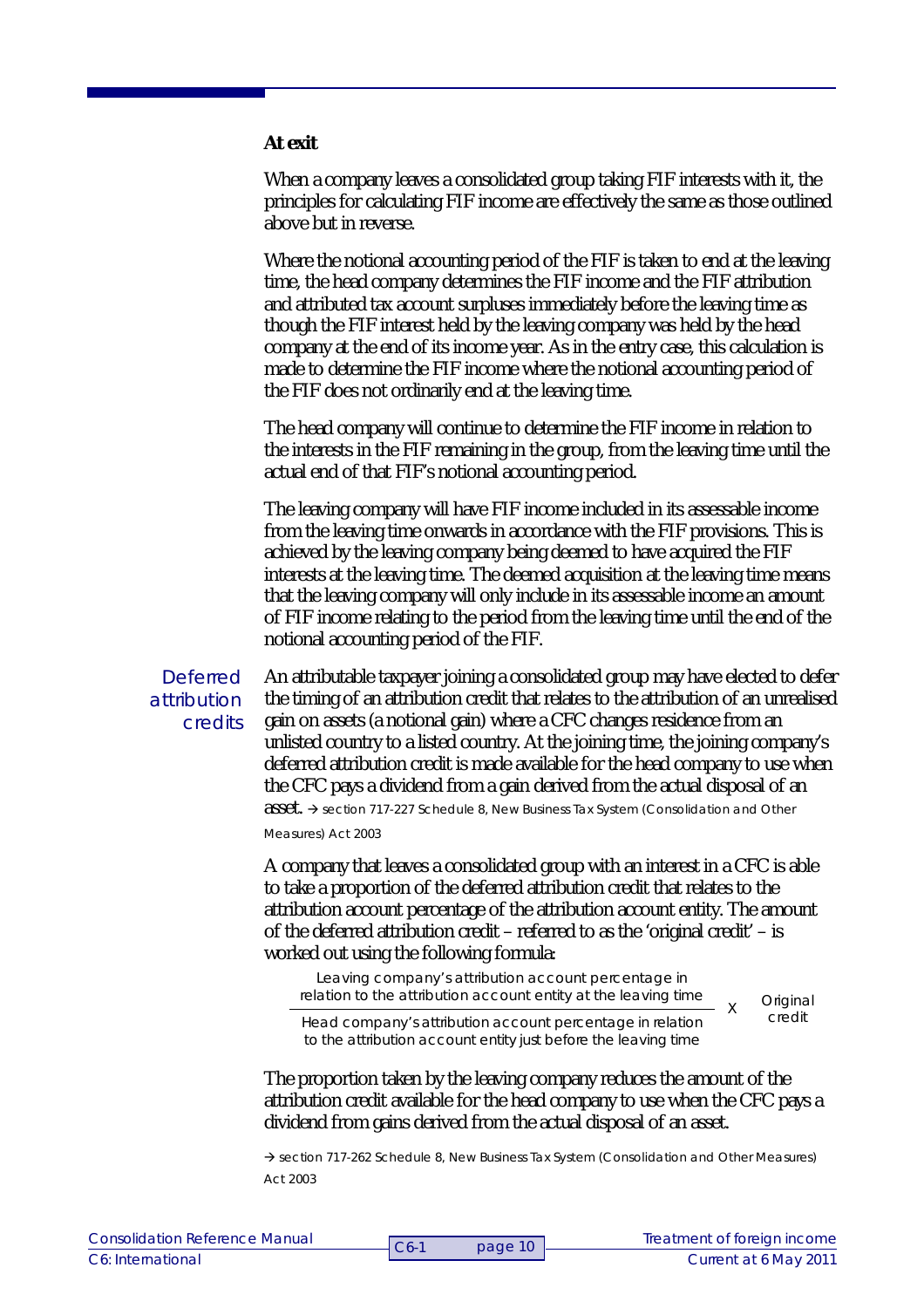## Elections relating to CFCs, FIFs and FLPs

An entity can make irrevocable elections in relation to calculating the attributable income of CFCs, or FIF income in relation to FIFs or FLPs. If a subsidiary member makes irrevocable elections prior to the joining time, those elections are not taken to have been made by the head company for the head company core purposes. The head company is also not prevented from applying the calculation method to determine FIF income if an entity that became a subsidiary member would have been prevented from using the calculation method had it not joined the consolidated group.

However, any irrevocable elections made by a head company prior to consolidation continue to apply to interests in CFCs, FIFs and FLPs that the head company holds under the single entity principle. Also, if a head company is prevented from using the calculation method to determine FIF income, it continues to be bound by that restriction.  $\rightarrow$  Subdivision 717-F Schedule 8, New

*Business Tax System (Consolidation and Other Measures) Act 2003*

An entity that leaves a consolidated group is not bound by any elections made by the head company prior to the leaving time. After the leaving time, the leaving entity can make its own elections under Parts X and XI in calculating attributable income or FIF income. → Subdivision 717-G Schedule 8, New Business Tax

*System (Consolidation and Other Measures) Act 2003*

A special rule ensures the entry history rule does not affect the time limit in which the head company can elect to value at market value FIF interests brought to the group by a joining entity that are treated as trading stock.  $\rightarrow$  section 717-292

**Example: election for FIF interests that are trading stock**

In July 2001, Company A holds an interest in a FIF that is trading stock. It does not make an election under section 70-70 to value its FIF interest at market value.

Company A becomes a subsidiary member of a consolidated group on 1 July 2003. Prior to the joining time, the head company had not held any interests in FIFs that were trading stock.

If the entry history rule were to apply, the head company would not be able to satisfy the time limits imposed by subsection 70-70(3) and therefore would not be able to elect to value the FIF interests brought to the group by Company A at market value.

Section 717-292 overrides the application of the entry history rule for the purposes of satisfying the time limit requirement in subsection 70-70(3) for the head company. The head company can therefore elect to value the FIF interest at market value.

If Company A left the group with FIF interests as trading stock, Company A would not inherit the election made by the head company under subsection 70- 70(2) by virtue of section 717-310. Further, Company A would not be able to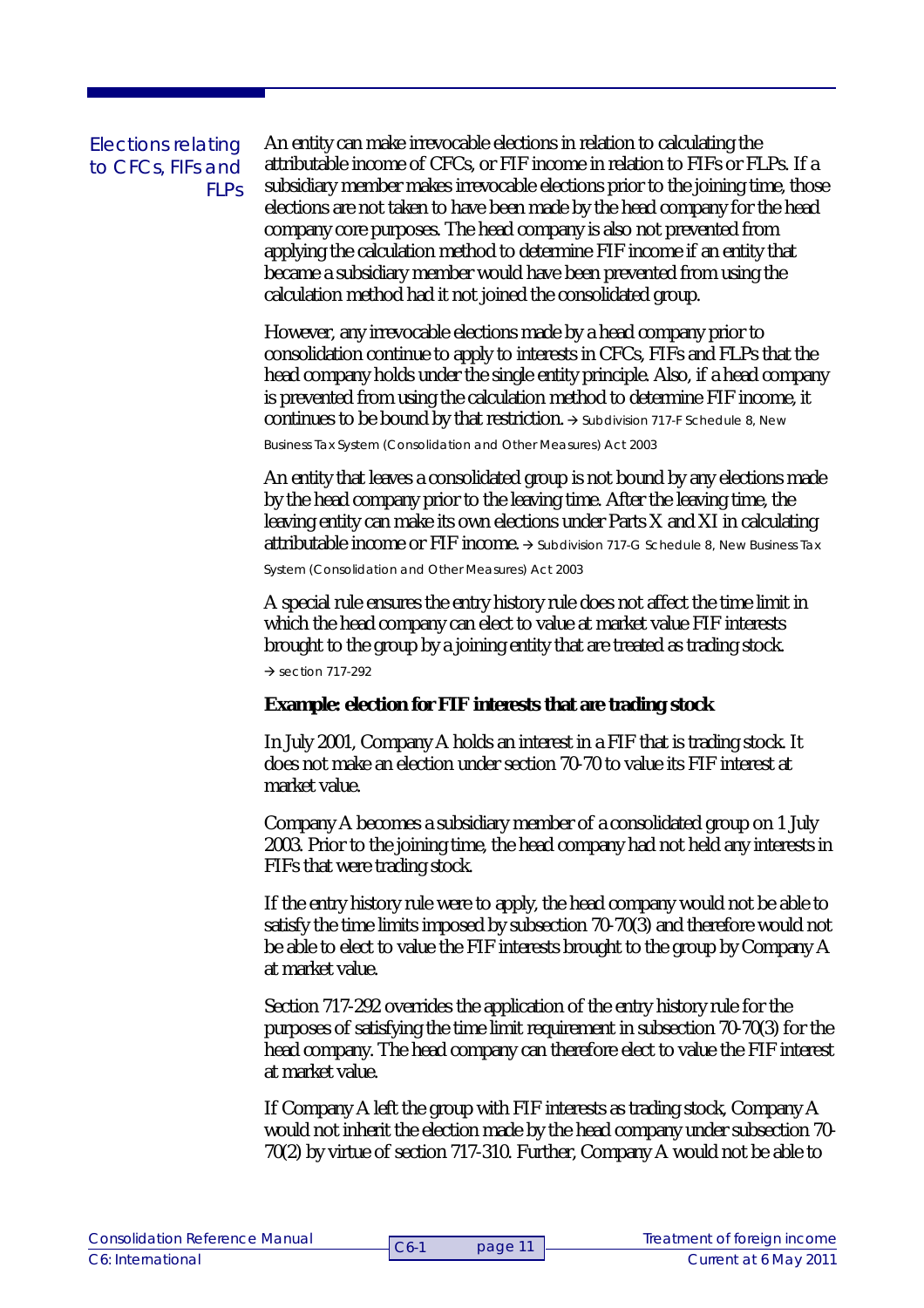make the election after it left the group because it would still fail to satisfy the time limits required by subsection 70-70(3).

Had Company A made the election to value its FIF interests that were trading stock at market value before the joining time, it would be required to continue to value its FIF interests at market value after it left the group.

FIF income (2010-11 onwards)

From the 2010-11 income year onwards, any FIF attribution surpluses that previously arose for the head company of a consolidated group, including those transferred to it and those of its own, will become part of its post-FIF abolition surplus.

When a company becomes a subsidiary member of a consolidated group and it has a post-FIF abolition surplus, the surplus is transferred to the head company of that group.  $\rightarrow$  section 717-220, ITAA 1997

When a company leaves a consolidated group and takes with it interests in a FIF or FLP, the head company transfers to the leaving company a proportion of the post-FIF abolition surplus that it has in relation to those interests. The proportion is based on the percentage of the group's interest in the FIF or FLP held by the leaving company.  $\rightarrow$  section 717-255, ITAA 1997

Under section 23AK of the ITAA 1936, when the head company or the leaving company receives a distribution paid out of previously attributed FIF income, it will continue to be exempt from tax.

Under section 23B of the ITAA 1936 (which was introduced to preserve the effect of former section 613 of the ITAA 1936), when the head company or the leaving company disposes of an interest in a FIF or FLP where the FIF income has been attributed but not distributed before disposal, the head company or the leaving company may reduce its capital proceeds. The capital proceeds may be reduced by so much of the post-FIF abolition surplus that it has in relation to those interests, not exceeding the capital proceeds.

Therefore, on disposal of an interest in a FIF or FLP, the head company or the leaving company can continue to take advantage of the section 23AK exemption or the former section 613 reduction of capital proceeds.

From the 2010-11 income year onwards, taxpayers with interests in FIFs or FLPs are no longer subject to the attribution rules and are not required to make any elections in relation to calculating FIF income. Consequently, section 715-660 of the ITAA 1997 (about certain resettable elections) was amended to remove these elections from the list of elections that a head company can reset.

# **Conduit foreign income**

The conduit foreign income rules replace the foreign dividend account rules with effect from an entity's first income year commencing on or after 1 July 2005. The specific application of the conduit foreign income rules to consolidated groups is contained in Subdivision 715-U. These rules have the same effect in relation to MEC groups.

Under the conduit foreign income rules, Australian corporate tax entities calculate their conduit foreign income at a particular time (the 'relevant time'),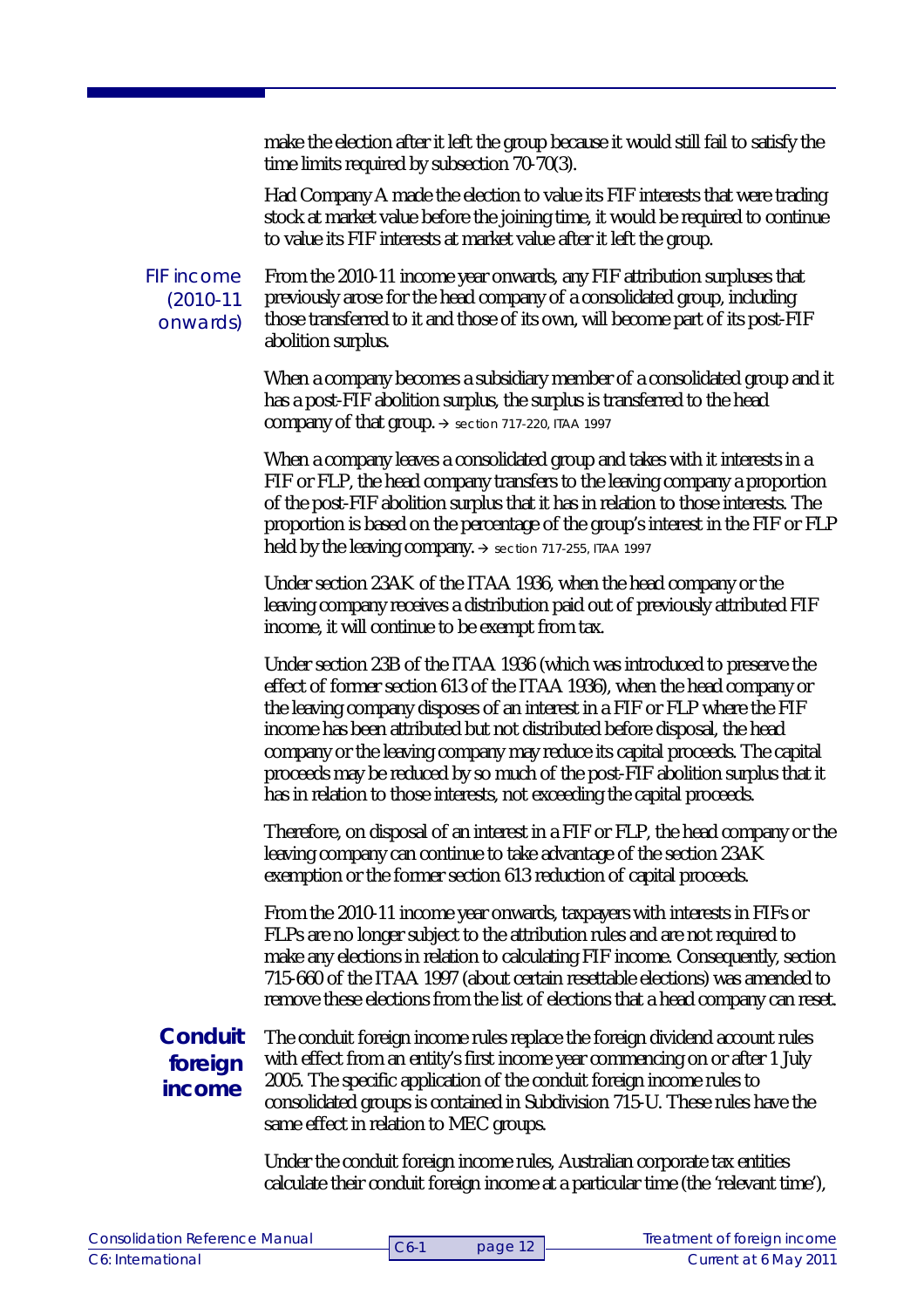usually before the time such entities declare a dividend or make a distribution, rather than keeping a rolling balance of conduit foreign income  $\rightarrow$  section 802-25, ITAA 1997. Amounts that are included or excluded from the calculation of conduit foreign income at this relevant time are set out in sections 802-30 to 802-55 of the ITAA 1997.

For consolidated and MEC groups, the single entity rule means that conduit foreign income derived by subsidiary members of the consolidated or MEC group is taken to be derived by the head company or provisional head company respectively.  $\rightarrow$  section 715-875, ITAA 1997

The head company of a consolidated group and the provisional head company of a MEC group are Australian corporate tax entities that, at the relevant time, calculate the conduit foreign income of the group. Subsidiary members of a consolidated or MEC group do not calculate their own amounts of conduit foreign income while they are members of the group.

To determine the basic conduit foreign income amount, it is the head company or provisional head company that is treated as a foreign resident when working out if an amount is included in the first step of the conduit foreign income calculation. However, the requirement that this amount is or will be included in an income statement does not mean the amount must be included in an income statement of the head company or provisional head company. The amount may be included in the income statement of the subsidiary member that received the amount. An income statement is broadly a statement prepared in accordance with Australian Accounting Standards.

 $\rightarrow$  subsection 802-30(1), ITAA 1997

**Distributions** between Australian corporate tax entities

The conduit foreign income rules allow conduit foreign income to be distributed through another Australian corporate tax entity under certain conditions. The provisions that deal with distributions between Australian corporate tax entities have no application where the distributions in question are made between members of the same consolidated or MEC group.

 $\rightarrow$  Explanatory Memorandum to Tax Laws Amendment (Loss Recoupment Rules and Other Measures) Bill 2005, paragraph 5.104

If declared conduit foreign income is distributed to a member of a consolidated or MEC group from an Australian corporate tax entity or entities outside the group, the receiving entity for the purposes of subsection 802-20(1) of the ITAA 1997 is the head company or provisional head company respectively. The declared conduit foreign income amount will be nonassessable, non-exempt income of the head company of the consolidated or MEC group provided the conduit foreign income is on-paid within the period commencing at the start of the income year and ending before the due date for lodging the head company's income tax return for that income year.

 $\rightarrow$  subsection 802-20(1), ITAA 1997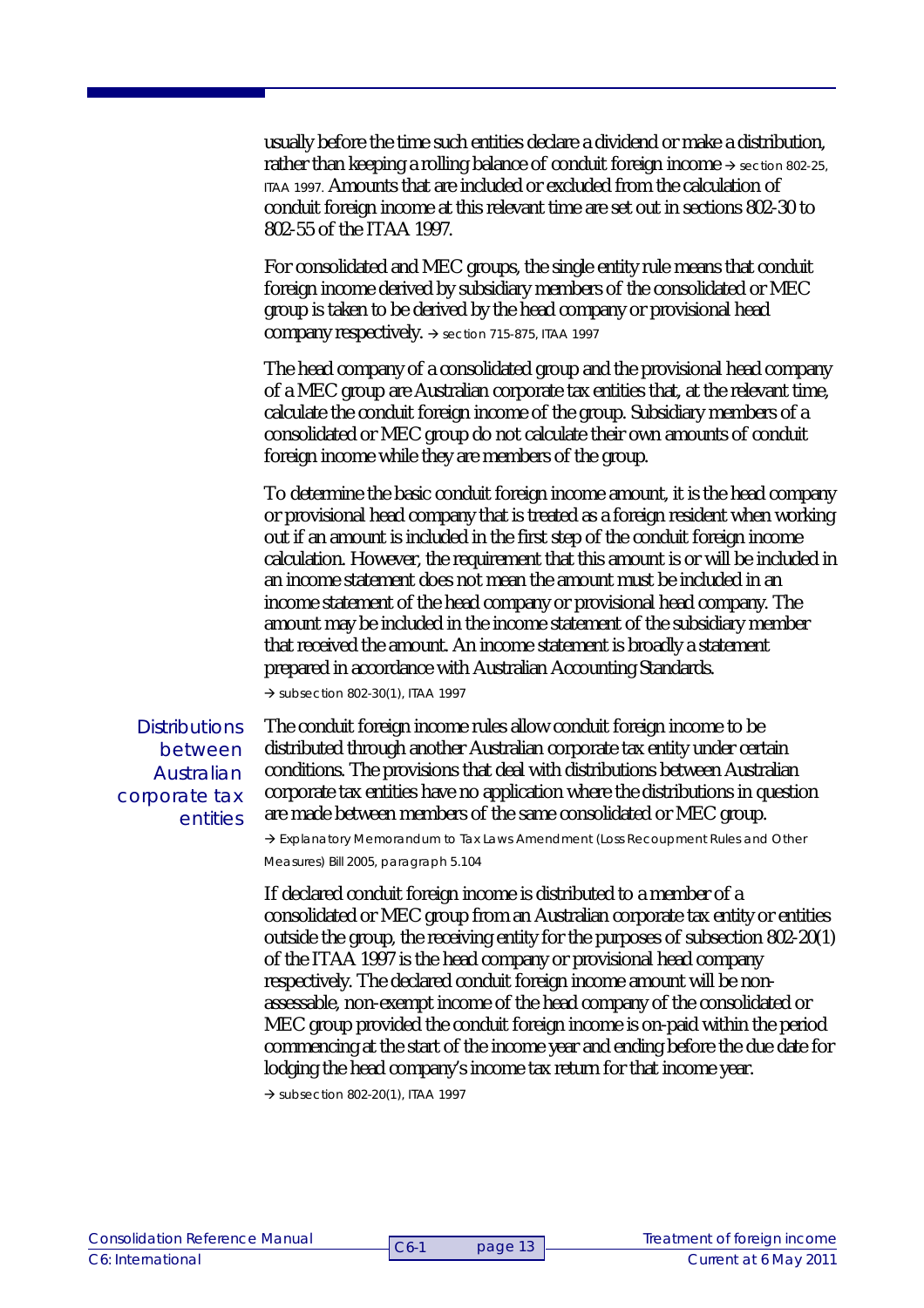Joining a consolidated group part way through an income year

> Leaving a consolidated group

The entry history rule applies to treat any amounts of conduit foreign income received by an entity before it joins a consolidated or MEC group as amounts the head company can treat as conduit foreign income.  $\rightarrow$  subsection 715-875(1), ITAA 1997

If an entity leaves a consolidated or MEC group it cannot take an amount of conduit foreign income with it  $\rightarrow$  section 715-880, ITAA 1997. Amounts of conduit foreign income received by the entity either before it joined the group or while it was a member of the group will remain with the head company.

 $\rightarrow$  'Treatment of conduit foreign income', C6-2-410

**Foreign dividend accounts**

Repeal of foreign dividend account provisions

Previous foreign dividend accounts The provisions dealing with the foreign dividend account regime were repealed on 14 December 2005, subject to the transitional rules. Specifically, in relation to consolidated groups and MEC groups, Subdivisions 717-J and 719-X of the ITAA 1997 have no application after that date.

Under the foreign dividend account measure which operated before the introduction of the conduit foreign income rules, a head company of a consolidated group operated a single foreign dividend account (FDA) by pooling any FDA surpluses or deficits transferred to it at the joining time. The head company was also able to aggregate the foreign investments of all its subsidiary members. The aggregation of the foreign investments held by the members enabled the head company to, for instance, credit the FDA for the total non-portfolio dividends received and debit the account for the FDA declaration amounts that relate to all dividends paid on a particular day.

The worked example 'Transfer of foreign dividend account balance'  $(\rightarrow c_6$ -2-310) shows the transfer of a joining company's FDA balance to the head company of a consolidated group. It also shows how the head company uses the FDA surplus to pay non-resident shareholders unfranked dividends exempt from dividend withholding tax.

**FDA surplus**

An FDA surplus is an excess of FDA credits over FDA debits.

If a subsidiary member had an FDA surplus at the balance time (that is, a time just before the joining time), the FDA surplus was transferred to the head company by:

- entering an FDA debit in the subsidiary member's account equal to the FDA surplus at the balance time, and
- entering an FDA credit in the head company's account equal to the FDA surplus at the joining time.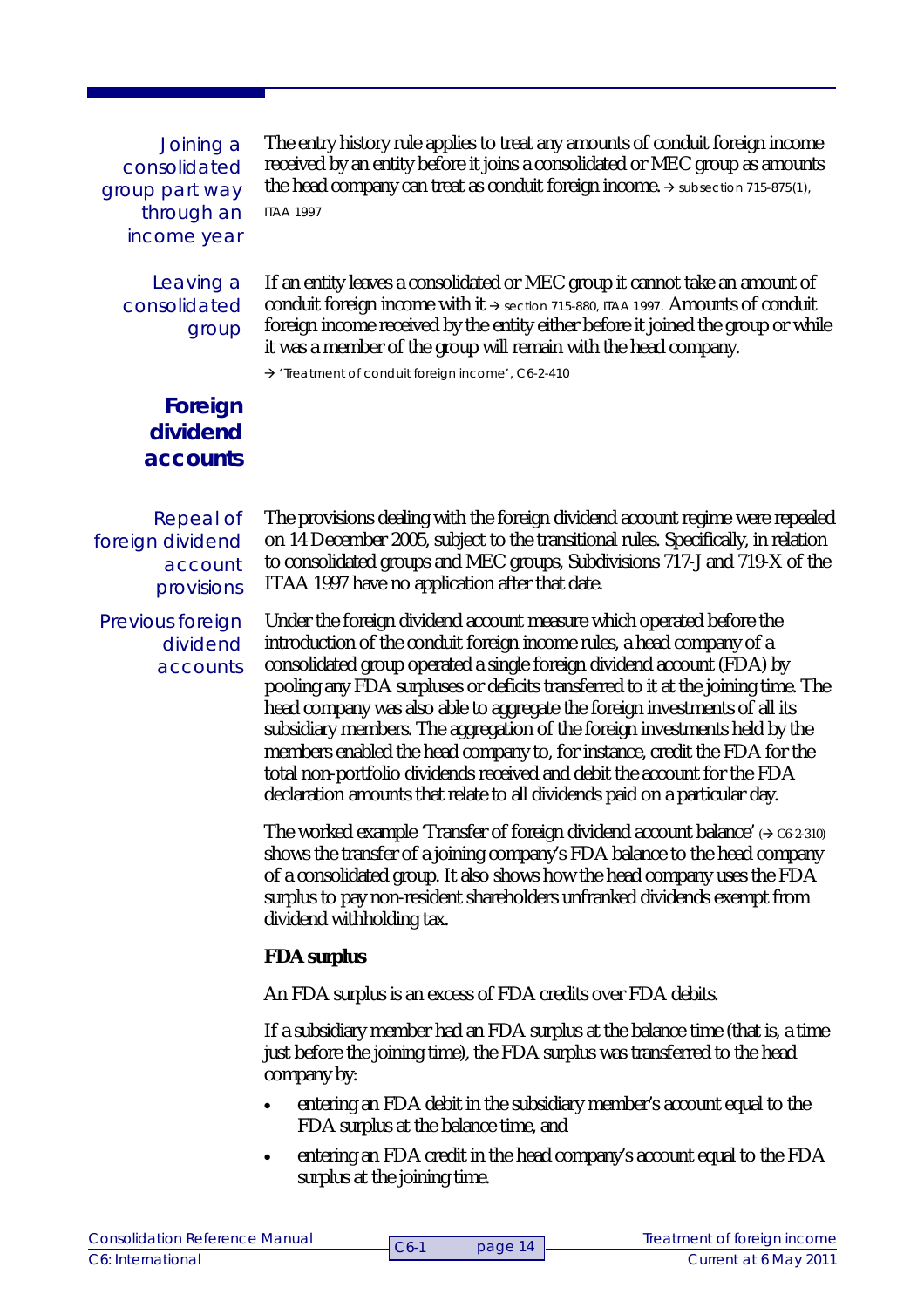**FDA deficit**

An FDA deficit is an excess of FDA debits over FDA credits.

If a subsidiary member had an FDA deficit at the balance time, the FDA deficit was transferred to the head company by:

- entering an FDA credit in the subsidiary member's account equal to the FDA deficit at the balance time, and
- entering an FDA debit in the head company's account equal to the FDA deficit at the joining time.

 $\rightarrow$  Section 717-510, ITAA 1997 (repealed)

The FDA of a subsidiary member was inoperative following the transfer of its FDA balances – no credit or debit entries were made to the subsidiary member's FDA while it was a member of a consolidated group.

Joining part-way through an income year

If a company joined a consolidated group part-way through its income year, and an FDA debit for an Australian taxable dividend amount would have arisen for that company had it not joined the consolidated group, an FDA debit was made to the account immediately before the balance time. The FDA debit amount for the Australian taxable dividend amount was calculated according to the formula in subsection 128TB(2) of the ITAA 1936 (repealed).

Leaving a consolidated group

When a company ceased to be a subsidiary member of a group it could not take an FDA balance with it on exit.

#### FDA declarations

During consolidation, the head company could utilise a pooled FDA surplus to pay non-resident shareholders unfranked dividends, free from dividend withholding tax. The head company was taken to make the FDA declarations for dividends paid to its shareholders and to the shareholders of its subsidiary members. If the head company made more than one FDA declaration on a particular day, the sum of the FDA declaration amounts must not have exceeded the FDA surplus at the beginning of the day.

If the total of the FDA declaration amounts exceeded the FDA surplus, the FDA declaration percentages specified by the head company were proportionally reduced so that the FDA declaration amounts did not exceed the FDA surplus available to the head company. The proportional reduction of the FDA declaration percentages, which in turn reduced the FDA declaration amounts, did not affect the dividend amount paid to non-resident shareholders.  $\rightarrow$  sections 717-520 and 717-525, ITAA 1997 (repealed)

## Repeal of the FDA grouping provision

The FDA grouping provision, which allowed resident companies of a whollyowned group to transfer a proportion of the FDA surplus with the payment of unfranked dividends, generally ceased to apply from 1 July 2003.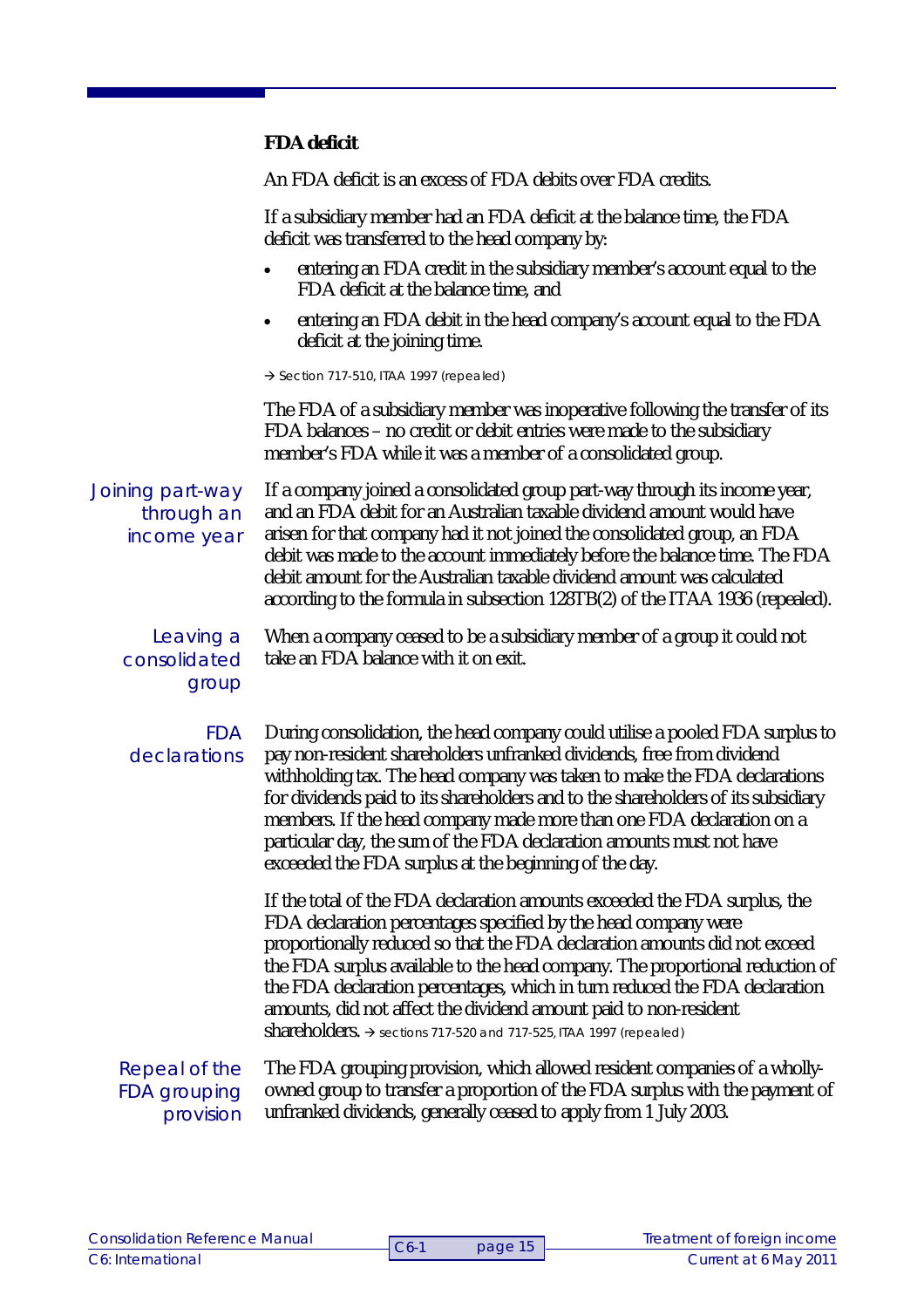| MEC groups                       | The FDA rules that applied for a consolidated group also applied to MEC<br>groups. In a MEC group, the provisional head company operated the FDA and<br>made FDA declarations for dividends paid to its shareholders and shareholders<br>of its subsidiary members.                                                                                                                                                                                                                                                                                                             |
|----------------------------------|---------------------------------------------------------------------------------------------------------------------------------------------------------------------------------------------------------------------------------------------------------------------------------------------------------------------------------------------------------------------------------------------------------------------------------------------------------------------------------------------------------------------------------------------------------------------------------|
|                                  | The provisional head company was also taken to have paid foreign tax where<br>that tax is actually paid by a subsidiary member of the group. This deemed<br>payment of foreign tax enabled the provisional head company to claim an<br>FDA credit under paragraph 128TA(1)(b) of the ITAA 1936.                                                                                                                                                                                                                                                                                 |
|                                  | Where a provisional head company is replaced by a new provisional head<br>company, the FDA balance was transferred from the old provisional head<br>company to the new one. $\rightarrow$ section 719-905, ITAA 1997 (repealed)                                                                                                                                                                                                                                                                                                                                                 |
|                                  | Where the provisional head company was paid a dividend at a particular time,<br>and that entity was not the head company of the group for the income year,<br>section 128TB of the ITAA 1936 operated in relation to the Australian-taxable<br>dividend amount as if the dividend had been paid to the head company.                                                                                                                                                                                                                                                            |
| <b>Offshore</b><br>banking units | If a member of a consolidated group is a gazetted offshore banking unit<br>(OBU), the consolidation rules deem the head company of the consolidated<br>group to be an OBU for the period in which the subsidiary member has this<br>status.                                                                                                                                                                                                                                                                                                                                     |
|                                  | The OBU provisions in Division 9A of Part III of the ITAA 1936 will apply to<br>the head company to ensure that the income arising from offshore banking<br>activities of members of the group are effectively taxed at 10%. Division 9A<br>will also apply in this way where the head company itself is an OBU. $\rightarrow$ Section<br>717-710 Schedule 10, New Business Tax System (Consolidation and Other Measures) Act 2003                                                                                                                                              |
|                                  | However, the head company will not be taken to be an OBU for the purposes<br>of determining whether a non-resident lender to the group is entitled to<br>withholding tax exemptions under Division 11A of Part III of the ITAA 1936.<br>This is because the withholding tax regime is not covered by the core purposes<br>and therefore not subject to the single entity rule. In other words, for the<br>exemptions under Division 11A to apply to an interest payment to a non-<br>resident, the member of the group paying the interest must in itself be a<br>gazetted OBU. |
|                                  |                                                                                                                                                                                                                                                                                                                                                                                                                                                                                                                                                                                 |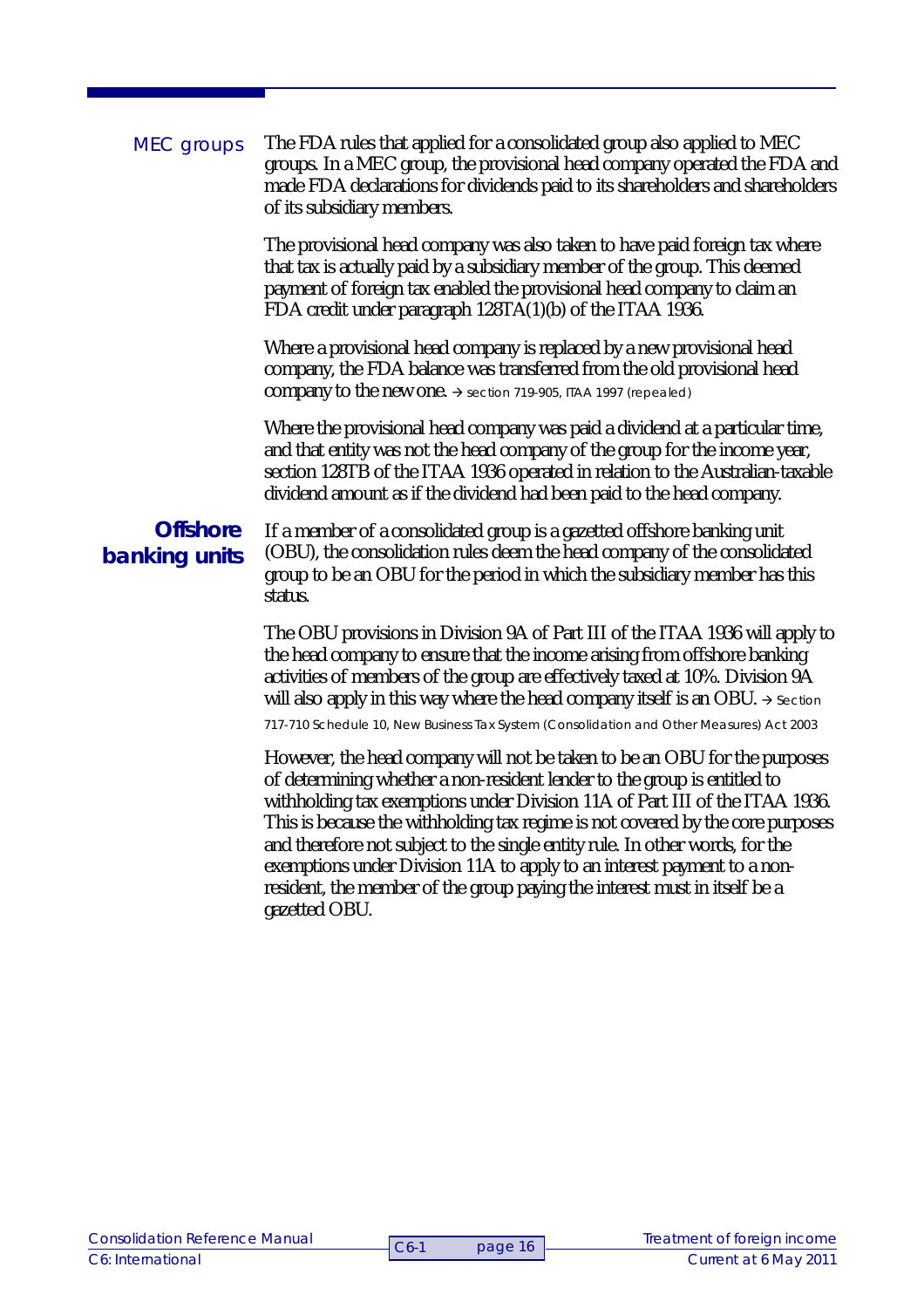*Income Tax Assessment Act 1936,* sections 128TB, 128TC; Division 9A of Part III, Division 11A of Part III **References**

> *Income Tax Assessment Act 1936*, sections 160AF and 160AFE, Part III, Divisions 18A and 18B; as amended by:

- *New Business Tax System (Consolidation, Value Shifting, Demergers and Other Measures) Act 2002* (No. 90 of 2002), Schedule 10
- *New Business Tax System (Consolidation and Other Measures) Act (No. 1) 2002* (No. 117 of 2002), Schedule 15

*Income Tax Assessment Act 1997,* section 701-5

*Income Tax Assessment Act 1997,* Division 717, Subdivision 717-A; as amended by:

- *New Business Tax System (Consolidation, Value Shifting, Demergers and Other Measures) Act 2002* (No. 90 of 2002), Schedule 6
- *New Business Tax System (Consolidation and Other Measures) Act (No. 1) 2002* (No. 117 of 2002), Schedule 7
- *New Business Tax System (Consolidation and Other Measures) Act 2003* (No. 16 of 2003), Schedules 8, 9 and 10

*Income Tax (Transitional Provisions) Act 1997*, former section 701-30; as amended by *New Business Tax System (Consolidation, Value Shifting, Demergers and Other Measures) Act 2002* (No. 90 of 2002), Schedule 7

*Income Tax (Transitional Provisions) Act 1997,* Division 717; as amended by *New Business Tax System (Consolidation, Value Shifting, Demergers and Other Measures) Act 2002* (No. 90 of 2002), Schedule 9

*Income Tax Assessment Act 1997,* Division 717; as amended by *Tax Laws Amendment (2004 Measures No. 2) Act 2004* (No. 83 of 2004), Schedule 2

Explanatory Memorandum to New Business Tax System (Consolidation, Value Shifting, Demergers and Other Measures) Bill 2002, Chapter 3

Explanatory Memorandum to New Business Tax System (Consolidation and Other Measures) Bill 2002, Chapter 9

Explanatory Memorandum to New Business Tax System (Consolidation and Other Measures) Bill (No. 2) 2002, Chapter 7

*Tax Laws Amendment (Repeal of Inoperative Provisions) Act 2006* (No. 101 of 2006), which repealed section 701-30 of the *Income Tax (Transitional Provisions) Act 1997*

*Tax Laws Amendment (Loss Recoupment Rules and Other Measures) Act 2005,* which repealed Subdivisions 717-J and 719-X and inserted Subdivisions 715-U and 802-A in the *Income Tax Assessment Act 1997*